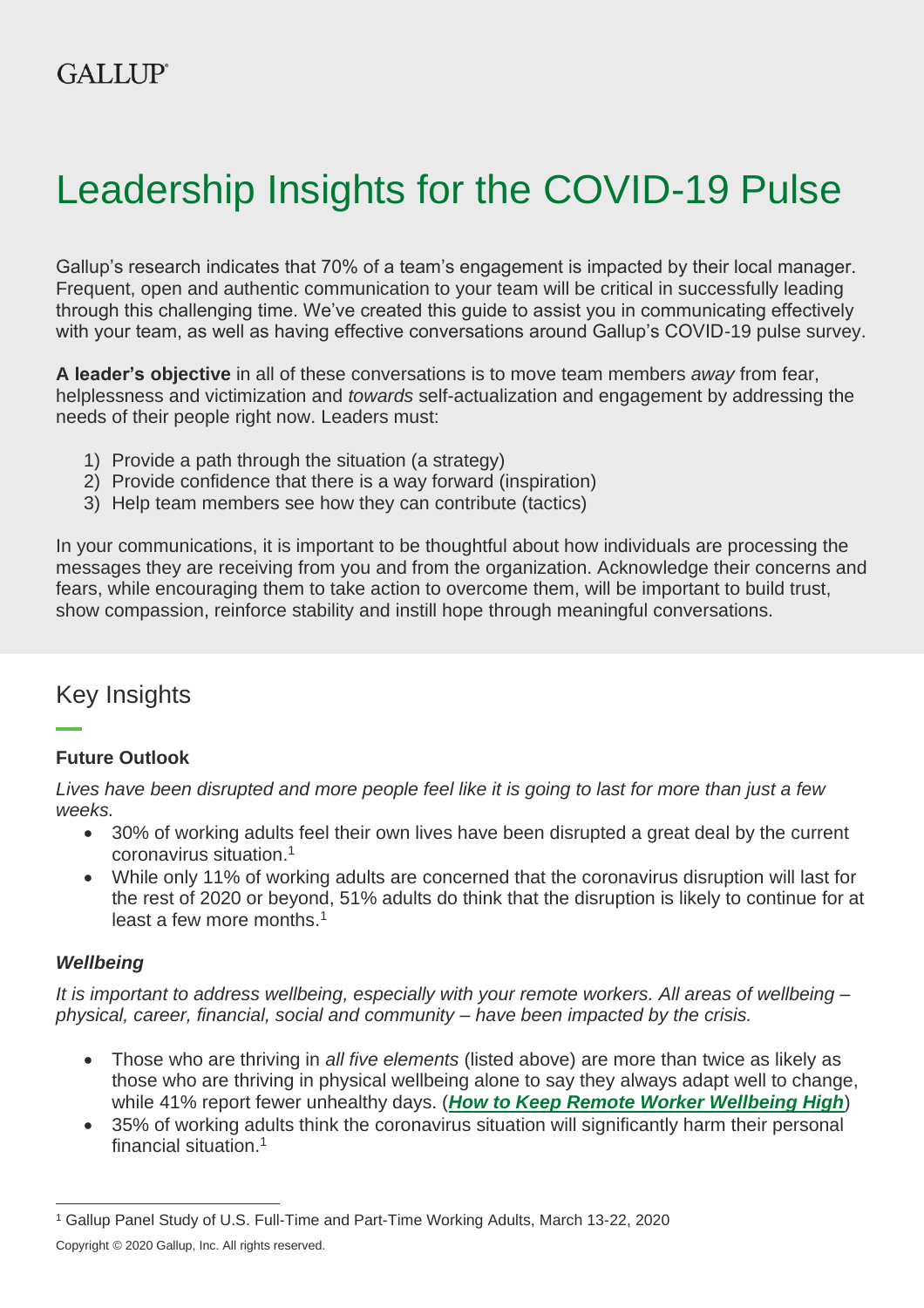## Engaging Communications: Considerations and Conversation Starters

Gallup has studied the needs of followers and, though Gallup's meta-analytics, has found four universal needs that followers have of leaders: Trust, Compassion, Stability and Hope. These four needs intensify in challenging times and become a guidepost for thinking about how we interact and communicate. People will look for their leaders to meet these needs as a signal that their life will be OK and that they can be part of the solution. (*[COVID-19: What Employees Need From](https://www.gallup.com/workplace/297497/covid-employees-need-leaders-right.aspx)  [Leaders Right Now](https://www.gallup.com/workplace/297497/covid-employees-need-leaders-right.aspx))*

Consider the following in relation to the COVID-19 crisis:

- **Trust**: Communicate openly and authentically. Provide avenues to listen and respond.
- **Compassion**: Show you care. Make regular check-ins a priority with employees, even if virtual. Ask how they are doing and what they need.
- **Stability**: Highlight what stays the same for employees. For example, the fact that we are "client-obsessed" as an organization doesn't change, but how we deliver it might.
- **Hope**: Provide a sense of hope. Help employees see that these challenges cause us to innovate and grow in new ways.

Discuss what employees can contribute through their talents. Gallup knows that people are uniquely wired to respond to challenging times through their own talent and strengths. Consider how you process change personally as a leader and how your team members do as well.

## **Openly Discuss**

- What talent do you bring to navigating this challenge? (For example, an employee may have a talent to help the team develop a contingency plan.)
- What do you need from the team to navigate this challenge well? (For example, an employee may need regular touchpoints to feel they are in the loop.)
- What are you most worried about right now? What are you most thankful for?
- How are you communicating with your team members and helping each other right now?
- How are you adjusting to working remotely?
	- o Do you know what is expected of you?
	- o Do you have the materials and equipment you need?
	- o Do you feel safe in your residence?
	- o Do you have reliable internet?
	- o What are you doing to maintain and/or improve your wellbeing?
- How is your family coping with COVID-19?
- Do you have enough work to feel productive?
- What could we do to let our team members know that we care about them during this pandemic?
- What is most important to us as a team right now?

## **Best Practices**

- Be an active listener. Give your employees plenty of time to share their ideas, frustrations, and concerns.
- Address each person's concerns and model supportive behavior during this time of change and turbulence.
- Be supportive and individualize your approach. Doing this will let your team know you genuinely care about each person and his or her wellbeing.
- Encourage people to share opinions and ideas with one another.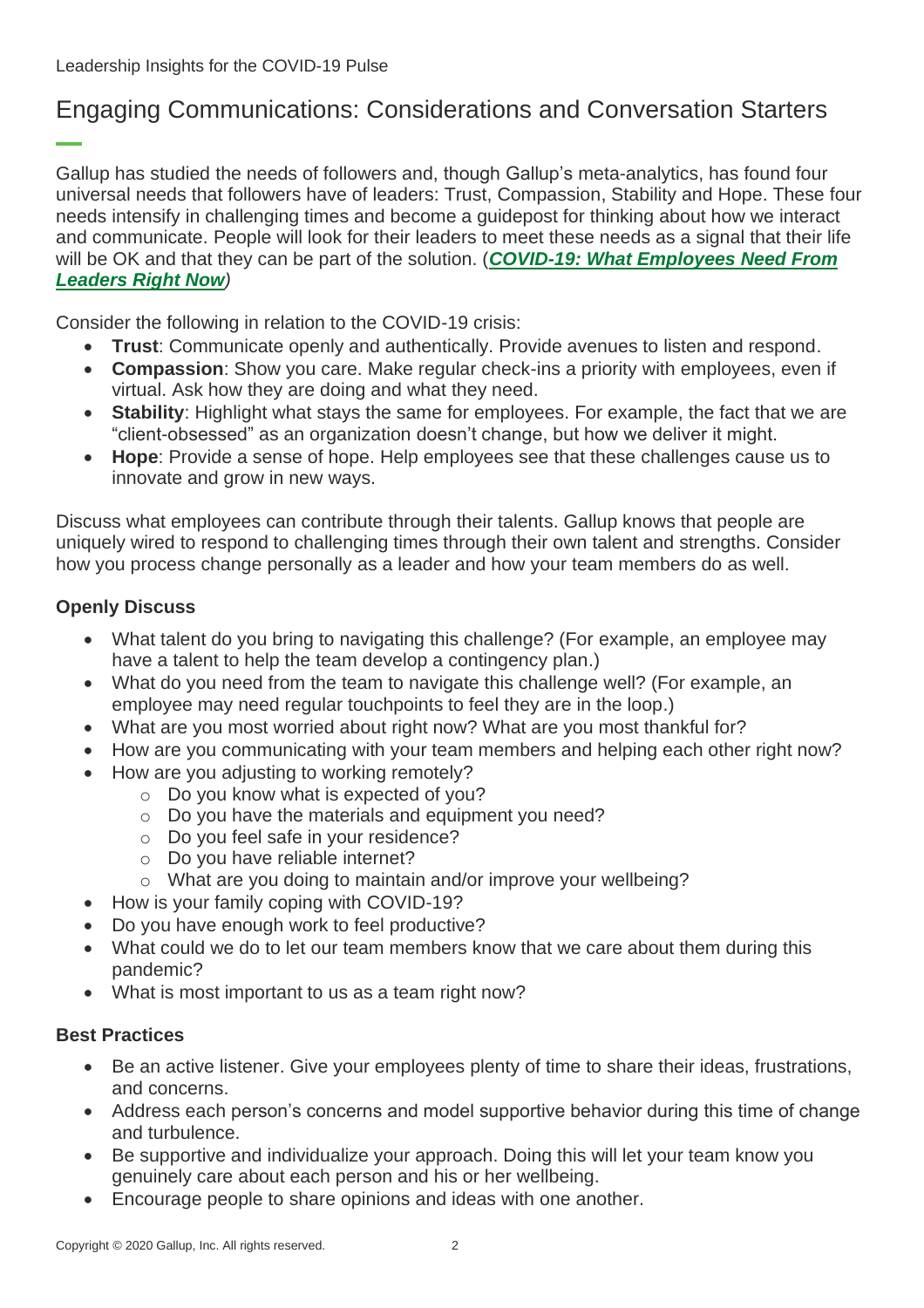Leadership Insights for the COVID-19 Pulse

• Cross train team members to perform critical functions in the event of an unexpected absence or quarantine of another team member.

## COVID-19 Pulse Meaningful Conversation Starters and Action Committee **Interventions**

We know as leaders and managers you may be used to receiving individualized results for your team to help you action on results. The COVID-19 pulse is for the organization as a whole, but you can still use the results from the ongoing COVID-19 pulse to help your team understand how the organization is moving directionally and to help start an open dialog.

### **My leadership has a clear plan of action.**

- High Results Discussion Starters
	- o What have we done that has made us effective?
	- o How should we refine our plan as things change?
	- o What key communication points helped to establish a clear path forward?
- Low Results Discussion Starters
	- o Do you know what our plan is? If you do, what do you think is missing from it?
	- o Do you know what's expected of you during COVID-19?
	- o Where you go or how do you receive important information from organizational leadership?
	- o What are some ambiguities in the plan shared by leadership?
- Action Committee Interventions
	- o Crisis Communications Planning
	- o Leadership Coaching
	- o Leadership Succession Planning
	- o Strategy Re-Prioritization

#### **I feel well-prepared to do my job.**

- High Results Discussion Starters
	- o What makes you feel well-prepared?
	- o Do you foresee this feeling changing at all in the near future?
	- o How can you help others that may not be prepared?
	- o What materials and equipment helped to make you feel well-prepared?

#### • Low Results Discussion Starters

- o What do you need to get your job done?
- o Do you have all of the information/resources/materials you need to do your job right?
- o Do you feel like you have asked for help and not received it?
- o What expectations need to be clarified?
- o What materials and equipment do you feel are missing?
- **Action Committee Interventions** 
	- o IT Support Guide for Remote Workers
	- o Cross-Training Opportunities
	- o Restructuring